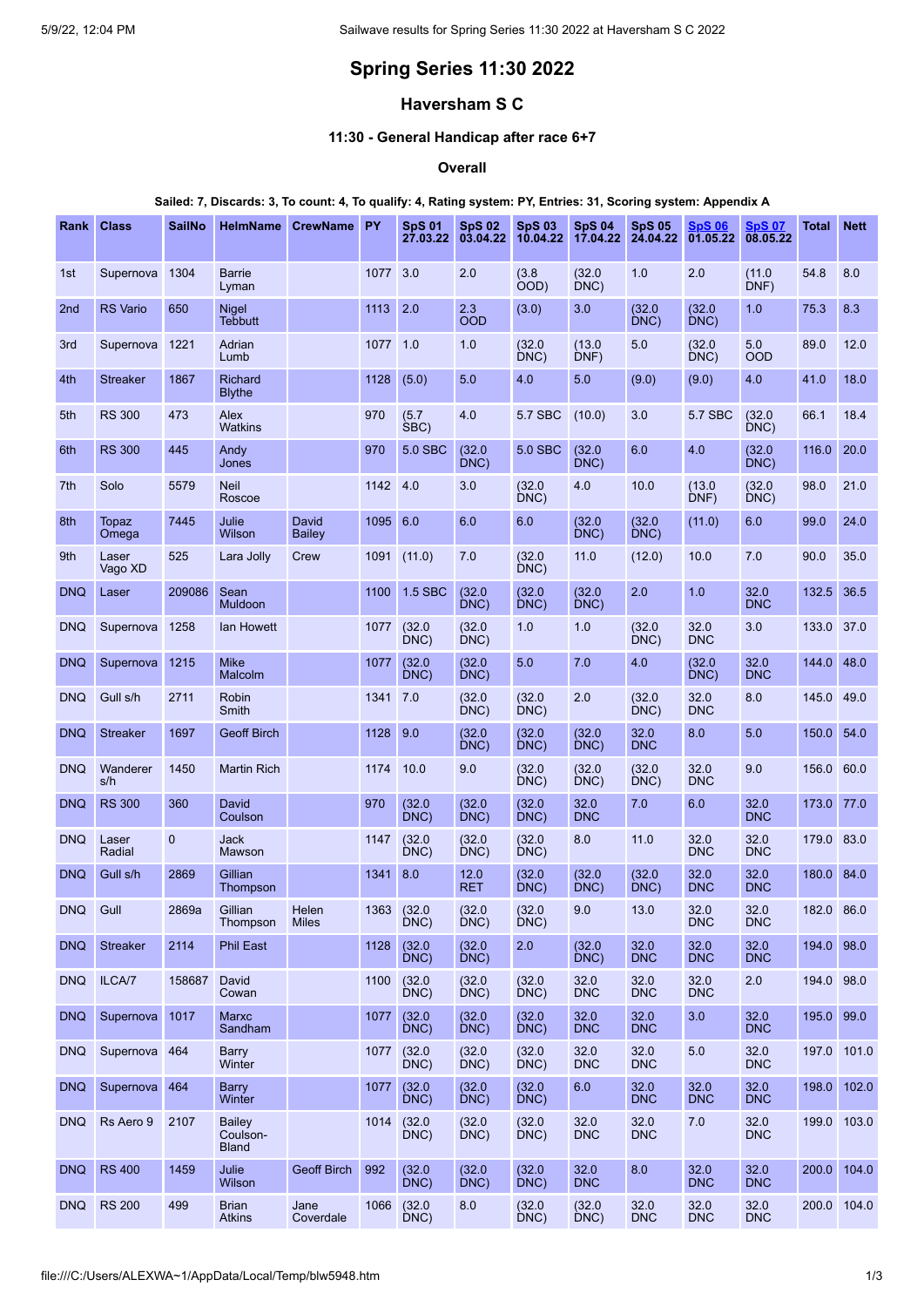5/9/22, 12:04 PM Sailwave results for Spring Series 11:30 2022 at Haversham S C 2022

| <b>Rank</b> | <b>Class</b>       | <b>SailNo</b> | <b>HelmName</b>        | CrewName PY |      | <b>SpS 01</b><br>27.03.22 | <b>SpS 02</b><br>03.04.22 | <b>SpS03</b><br>10.04.22 | <b>SpS 04</b><br>17.04.22 | <b>SpS 05</b><br>24.04.22 | <b>SpS 06</b><br>01.05.22 | <b>SpS 07</b><br>08.05.22 | <b>Total</b> | <b>Nett</b> |
|-------------|--------------------|---------------|------------------------|-------------|------|---------------------------|---------------------------|--------------------------|---------------------------|---------------------------|---------------------------|---------------------------|--------------|-------------|
| <b>DNQ</b>  | Supernova          | 536           | <b>Jack</b><br>Mawson  |             | 1077 | (32.0)<br>DNC)            | 10.0                      | (32.0)<br>DNC)           | (32.0)<br>DNC)            | 32.0<br><b>DNC</b>        | 32.0<br><b>DNC</b>        | 32.0<br><b>DNC</b>        | 202.0        | 106.0       |
| <b>DNQ</b>  | Phantom<br>classic | 1262          | Matt<br><b>Trinder</b> |             | 1047 | 12.0<br><b>SBC</b>        | (32.0)<br>DNC)            | (32.0)<br>DNC)           | (32.0)<br>DNC)            | 32.0<br><b>DNC</b>        | 32.0<br><b>DNC</b>        | 32.0<br><b>DNC</b>        | 204.0        | 108.0       |
| <b>DNQ</b>  | Laser              |               | George<br>Yeo          |             | 1100 | 12.0<br><b>OOD</b>        | (32.0)<br>DNC)            | (32.0)<br>DNC)           | (32.0)<br>DNC)            | 32.0<br><b>DNC</b>        | 32.0<br><b>DNC</b>        | 32.0<br><b>DNC</b>        | 204.0        | 108.0       |
| <b>DNQ</b>  | ILCA/7             | 203595        | David<br>Cairns        |             | 1100 | (32.0)<br>DNC             | (32.0)<br>DNC             | (32.0)<br>DNC            | 32.0<br><b>DNC</b>        | 14.0                      | 32.0<br><b>DNC</b>        | 32.0<br><b>DNC</b>        | 206.0        | 110.0       |

## 2019 RYA/Club Handicaps

## **SpS 06 - 01.05.22**

#### **Start: Start 1, Finishes: Place**

<span id="page-1-0"></span>

| Rank             | <b>Class</b>       | <b>SailNo</b> | <b>HelmName</b>             | <b>CrewName</b> | <b>PY</b> | <b>Elapsed</b> | <b>Laps</b>    | <b>Corrected</b> | <b>BCE</b> | <b>BCR</b> | <b>Points</b> |
|------------------|--------------------|---------------|-----------------------------|-----------------|-----------|----------------|----------------|------------------|------------|------------|---------------|
| 1                | Laser              | 209086        | Sean Muldoon                |                 | 1100      | 57.00          | 4              | 0.51.49          | 0.00.00    | 1100       | 1.0           |
| $\overline{2}$   | Supernova          | 1304          | <b>Barrie Lyman</b>         |                 | 1077      | 56.34          | $\overline{4}$ | 0.52.31          | 0.00.46    | 1091.637   | 2.0           |
| 3                | Supernova          | 1017          | Marxc Sandham               |                 | 1077      | 58.38          | 4              | 0.54.26          | 0.02.50    | 1131.52    | 3.0           |
| $\overline{4}$   | <b>RS 300</b>      | 445           | <b>Andy Jones</b>           |                 | 970       | 53.03          | $\overline{4}$ | 0.54.41          | 0.02.47    | 1023.772   | 4.0           |
| 5                | Supernova          | 464           | <b>Barry Winter</b>         |                 | 1077      | 59.33          | 4              | 0.55.18          | 0.03.45    | 1149.211   | 5.0           |
| 6                | <b>RS 300</b>      | 473           | <b>Alex Watkins</b>         |                 | 970       | <b>SBC</b>     |                |                  |            |            | 5.7           |
| $\overline{7}$   | <b>RS 300</b>      | 360           | David Coulson               |                 | 970       | 53.52          | $\overline{4}$ | 0.55.32          | 0.03.36    | 1039.532   | 6.0           |
| 8                | Rs Aero 9          | 2107          | <b>Bailey Coulson-Bland</b> |                 | 1014      | 56.28          | $\overline{4}$ | 0.55.41          | 0.03.55    | 1089.708   | 7.0           |
| 9                | <b>Streaker</b>    | 1697          | <b>Geoff Birch</b>          |                 | 1128      | 47.17          | 3              | 0.55.53          | 0.03.27    | 1216.647   | 8.0           |
| 10 <sup>10</sup> | <b>Streaker</b>    | 1867          | <b>Richard Blythe</b>       |                 |           | 1128 48.21     | 3              | 0.57.09          | 0.04.31    | 1244.094   | 9.0           |
| 11               | Laser Vago XD      | 525           | Lara Jolly                  | Crew            |           | 1091 47.26     | 3              | 0.57.58          | 0.05.02    | 1220.507   | 10.0          |
| 12               | <b>Topaz Omega</b> | 7445          | Julie Wilson                | David Bailey    |           | 1095 47.47     | 3              | 0.58.11          | 0.05.14    | 1229.513   | 11.0          |
| 13               | Solo               | 5579          | <b>Neil Roscoe</b>          |                 | 1142      | <b>DNF</b>     |                |                  |            |            | 13.0          |

#### **SpS 07 - 08.05.22**

#### **Start: Start 1, Finishes: Place**

<span id="page-1-1"></span>

| <b>Rank</b>    | <b>Class</b>       | <b>SailNo</b> | <b>HelmName</b>       | <b>CrewName</b> | <b>PY</b> | <b>Elapsed</b> | Laps           | <b>Corrected</b> | <b>BCE</b> | <b>BCR</b> | <b>Points</b> |
|----------------|--------------------|---------------|-----------------------|-----------------|-----------|----------------|----------------|------------------|------------|------------|---------------|
| 1              | <b>RS</b> Vario    | 650           | <b>Nigel Tebbutt</b>  |                 | 1113      | 57.05          | 5              | 0.51.17          | 0.00.00    | 1113       | 1.0           |
| $\overline{2}$ | ILCA/7             | 158687        | David Cowan           |                 | 1100      | 57.54          | 5              | 0.52.38          | 0.01.29    | 1128.923   | 2.0           |
| 3              | Supernova          | 1258          | <b>lan Howett</b>     |                 | 1077      | 57.46          | 5              | 0.53.38          | 0.02.32    | 1126.324   | 3.0           |
| $\overline{4}$ | <b>Streaker</b>    | 1867          | <b>Richard Blythe</b> |                 | 1128      | 62.06          | 5              | 0.55.03          | 0.04.15    | 1210.814   | 4.0           |
| 5              | Supernova          | 1221          | Adrian Lumb           |                 | 1077      | <b>OOD</b>     |                |                  |            |            | 5.0           |
| 5              | <b>Streaker</b>    | 1697          | <b>Geoff Birch</b>    |                 | 1128      | 62.46          | 5              | 0.55.39          | 0.04.55    | 1223.813   | 5.0           |
| $\overline{7}$ | <b>Topaz Omega</b> | 7445          | Julie Wilson          | David Bailey    |           | 1095 61.54     | 5              | 0.56.32          | 0.05.44    | 1206.914   | 6.0           |
| 8              | Laser Vago XD      | 525           | Lara Jolly            | Crew            | 1091      | 62.15          | 5              | 0.57.03          | 0.06.18    | 1213.739   | 7.0           |
| 9              | Gull s/h           | 2711          | <b>Robin Smith</b>    |                 | 1341      | 62.29          | $\overline{4}$ | 0.58.15          | 0.07.28    | 1522.86    | 8.0           |
| 10             | Wanderer s/h       | 1450          | <b>Martin Rich</b>    |                 | 1174      | 68.58          | $\overline{4}$ | 1.13.26          | 0.20.48    | 1680.874   | 9.0           |
| 11             | Supernova          | 1304          | <b>Barrie Lyman</b>   |                 | 1077      | <b>DNF</b>     |                |                  |            |            | 11.0          |

# **Scoring codes used**

| Code       | <b>Description</b>                | <b>Points</b> |
|------------|-----------------------------------|---------------|
| DNC.       | Did not come to the starting area | -32           |
| <b>DNF</b> | Started but did not finish        | Varies        |
| OOD        | Race officer/Race Assistant       | Varies        |
| <b>RET</b> | Retired                           | 12            |
| <b>SBC</b> | <b>Safety Boat Crew</b>           | Varies        |